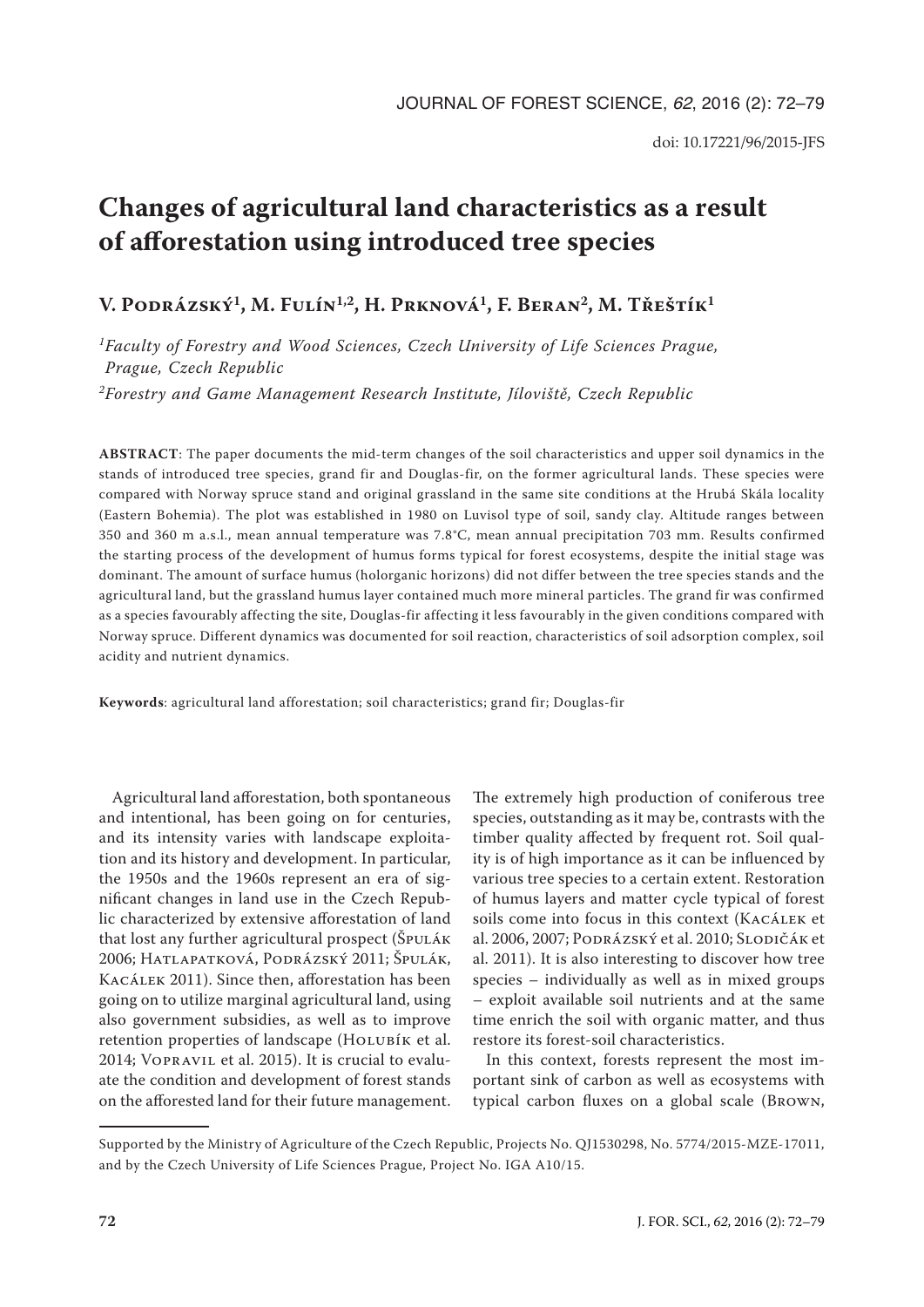Lugo 1990; Ellert, Bettany 1995; Merganičová, Merganič 2010; Marková et al. 2011). A land use change has an important influence on soil characteristics and stabilization (TISDALL, OADES 1982; Barcena et al. 2014). Kaiser et al. (2002) determined that forest subsoil contains about 45% of total soil organic carbon (SOC) of the soil profile, bound especially to fine soil particles.

Afforestation of agricultural lands results in significant sequestration of new carbon and stabilization of old carbon in physically protected soil organic matter fractions, associated with microaggregates (53–250  $\mu$ m) and silt and clay (< 53  $\mu$ m) (DEL GALDO et al. 2003). Several authors showed that afforestation increases SOC by 23% in the surface soil. The SOC sequestration depends on forest species and management (DEL GALDO et al. 2003; Lal 2002; Lamlom, Savidge 2003; Blanco-Canqui, Lal 2004).

Introduced tree species are only of marginal significance in agricultural land afforestation but can substantially improve forest functions in specific conditions. Among them, Douglas-fir (*Pseudotsuga menziesii* [Mirb.] Franco) is the most important and its positive effects on soil characteristics – in comparison with domestic coniferous species – in European conditions were proved by many authors (Augusto et al. 2003; Podrázský, Remeš 2008; Menšík et al. 2009; Kubeček et al. 2014). On the other hand, information on the effects of grand fir (*Abies grandis* [Dougl. ex D. Don] Lindl) on soil characteristics is rather scarce (PODRÁZSKÝ, Remeš 2008, 2009).

The significance of introduced tree species in forming forest ecosystems can be evaluated e.g. on provenance plots where both timber and nontimber functions of every single tree species can be analysed. These plots were usually established in accordance with internationally approved rules, and despite being often underrated by both research and practical sphere at present, they can serve as model plots for many research projects on various tree species (Šika 1983; Vančura 1990; Kobliha, JANEČEK 2000; KOBLIHA et al. 2013; PETKOVA et al. 2014; Popov 2014).

The objective of our article is to document changes in soil properties on afforested agricultural lands with introduced tree species at medium altitudes, to supply evidence of tree species effects on soil development, and thus to broaden the knowledge of soil characteristics of lands afforested by important introduced tree species (e.g. PODRÁZSKÝ, ŠTĚPÁNÍK 2002; Podrázský, Remeš 2008; Hagen-Thorn et al. 2004; Kacálek et al. 2006, 2007) within one case study.

### **MATERIAL AND METHODS**

In the case study, we used a provenance plot primarily established for grand fir (*Abies grandis*  [Dougl. ex D. Don]) research, and partially suitable for the study of Douglas-fir (*Pseudotsuga menziesii* [Mirb.] Franco) and Norway spruce (*Picea abies*  [L.] (Karst). It is possible to compare the forest tree species plantation with the residues of grassland. The international provenance plot was established in 1980 in Natural Forest Area No. 18 – North Bohemian sandstone plateau – at 350–360 m a.s.l., and is managed by Hořice Forestry Office of Forests of the Czech Republic, Hrubá Skála Forest District. For the plantation, a part of former grassland in the middle of the forest complex was used. The average annual temperature of the locality is 7.8°C, average annual precipitation 703 mm. The parent material consists of cretaceous sandstone, the soil profile is composed of fine-grain sandy clay, forest type 3H1 – *Querceto-Fagetum illimerosum trophicum*-*Oxalis acetosella-Carex pilosa* on brown earth (i.e. Cambisols) on gentle slopes and slope bases.

The area of the plot is 0.84 ha and there are 9 provenances of grand fir, accompanied by Norway spruce, silver fir and Douglas-fir. There are three replications on this plot. The size of segments is  $18 \times 12$  m, spacing  $2 \times 2$  m. Fifty-four individuals were planted in one segment (6 rows by 9 plants). The seedlings were 3-years old in the forest nursery before planting; grand fir was container-grown, the rest of the species were planted bare-rooted. 162 seedlings of each provenance (species) were planted, i.e. 2106 seedlings in total. Until 2003, no tending intervention was performed on the plot; only dead or uprooted trees were removed. The stand was then thinned only to enable as many trees as possible to grow healthy, full crowns. Another planned thinning was carried out in 2014 to improve the stand stability, slenderness coefficient and even distribution of individuals on the whole plot.

Soil samples were collected with a soil probe of 6.5 cm in diameter; 4 bulk samples (each consisting of 5 cuts) for each tree species. The samples were analysed in Tomáš laboratory of Forestry and Game Management Research Institute in Opočno by standard methods:

- dry matter amount in holorganic horizons (t/ha) at 105°C,
- active (in water) and exchangeable pH in 1 N KCl, potentiometrically,
- characteristics of soil adsorption complex were determined by Kappen's method (S – base content, T – cation exchange capacity, H – hydrolytic acidity,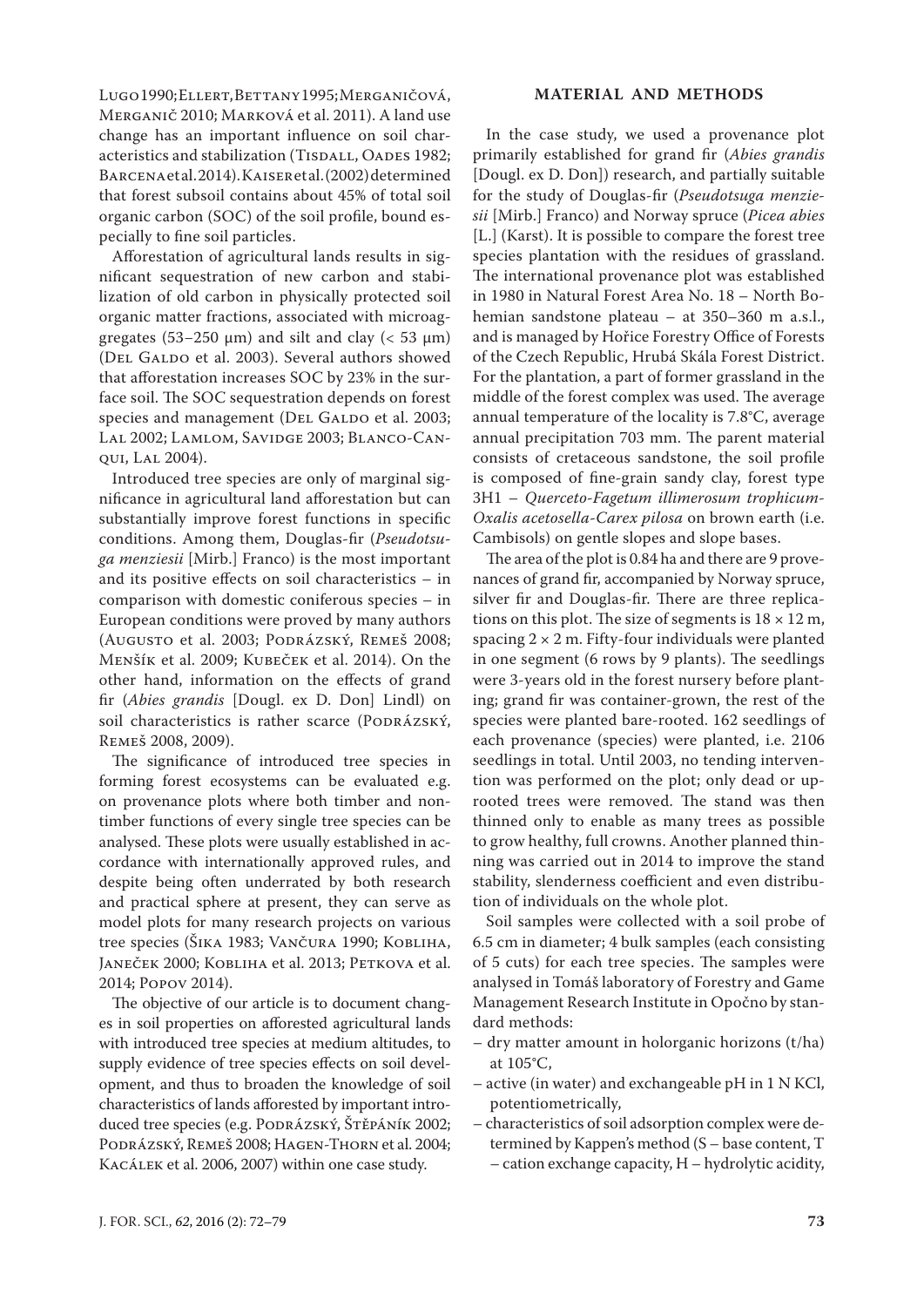V – base saturation of adsorption complex),

- total nutrient content after mineralization of holorganic horizons using the mixture of sulphuric acid and selenium for mineralization (N, P, K, Ca, Mg), the N content was determined, total phosphorus content spectrophotometrically, K by flame photometry, Ca and Mg by AAS,
- total oxidizable carbon (humus after calculation) and nitrogen content (N) by the standard Kjeldahl method,
- combustible matter was determined as LOI at 550°C after 120 min,
- amount of available nutrients (P, K, Ca, Mg) by Mehlich III method and in a solution of citric acid (e.g. Hatlapatková, Podrázský 2011).

For statistical purposes, an analysis of variance for multiple comparisons – ANOVA (SPSS, Tulsa, USA) was used; subsequently, statistically significant differences between plots were identified by the pairwise comparisons method using Tukey's tests. The tests were carried out at 95% confidence level – STATISTI-CA (SPSS, Tulsa, USA). The horizons of the same type were compared, statistically homogeneous groups are indicated by the same indexes in the tables.

#### **RESULTS**

Table 1 documents how the tree species help to form a new layer of surface humus, the amount of total humus – oxidizable carbon  $(C_{\text{ox}})$ , total nitrogen and C/N ratio in the upper layer of soil. In the surface humus, no significant differences in the

surface humus amount were revealed; grass litter (its amount) was rather insignificantly, though apparently higher in comparison with tree species which did not show almost any difference at all. Nevertheless, the grass cover did contain any live parts of turf, or mineral particles, which is proved by the lowest share of so called combustible matter and total humus and carbon content.

The trend was confirmed also by the statistically lowest amount of oxidizable carbon (or total humus) in the 0–5 cm layer of mineral soil on the grassland. In the case of tree species, grand fir showed the lowest amount of surface humus. Norway spruce and Douglas-fir did not show any apparent differences, not even in deeper layers of the mineral soil of all variants. No differences were found in the amounts of total nitrogen by Kjeldahl in the tree species. On the contrary, grass litter showed a lower concentration of nitrogen; in deeper layers the differences were insignificant.

No substantial differences were found in C/N ratio between the variants. Norway spruce had the highest C/N ratio in the surface layer of mineral soil. Statistically, there was a significant difference in comparison with the grassland. In the holorganic horizon, C/N was the same under Douglas-fir and grass. It was significantly higher under grand fir; under Norway spruce, the ratio was the least favourable. But even there, the values oscillated around 20, which is still considered a positive proof of ongoing humification.

The soil reaction, both active and potential, was significantly higher under grass cover and rather high under grand fir (Table 2), while it significantly

Table 1. Amount of surface humus, content of total carbon and nitrogen and C/N ratio in the upper soil layer in the Hrubá Skála locality

| Species     | Holorganic<br>horizon | Dry matter<br>$(t$ -ha <sup>-1</sup> ) | Humus<br>(Springel-Klee) | Oxidizable<br>carbon $C_{ox}$ | Combustible<br>matter | N<br>(Kjeldahl)   | C/N                |
|-------------|-----------------------|----------------------------------------|--------------------------|-------------------------------|-----------------------|-------------------|--------------------|
|             |                       |                                        |                          |                               |                       |                   |                    |
|             | $L-H$                 | 11.6 <sup>a</sup>                      | 39.11 <sup>b</sup>       | 22.69 <sup>b</sup>            | $50.95^{\text{a}}$    | 1.03 <sup>a</sup> | 21.99 <sup>c</sup> |
| Norway      | $0 - 5$               |                                        | 4.75 <sup>a</sup>        | 2.75 <sup>a</sup>             | 9.04 <sup>a</sup>     | 0.39 <sup>a</sup> | 7.17 <sup>b</sup>  |
| spruce      | $5 - 10$              |                                        | 2.02 <sup>a</sup>        | 1.17 <sup>a</sup>             | $5.54^{bc}$           | 0.27 <sup>a</sup> | 4.40 <sup>a</sup>  |
| Grand fir   | $L-H$                 | 10.0 <sup>a</sup>                      | $29.82^{ab}$             | $17.30^{ab}$                  | 41.87 <sup>a</sup>    | 1.00 <sup>a</sup> | 17.26 <sup>b</sup> |
|             | $0 - 5$               |                                        | 4.51 <sup>a</sup>        | 2.62 <sup>a</sup>             | 8.95 <sup>a</sup>     | 0.53 <sup>a</sup> | 5.38 <sup>ab</sup> |
|             | $5 - 10$              |                                        | 2.20 <sup>a</sup>        | 1.28 <sup>a</sup>             | 5.59 <sup>c</sup>     | 0.29 <sup>a</sup> | 4.46 <sup>a</sup>  |
| Grassland   | $L-H$                 | 15.5 <sup>a</sup>                      | 11.87c                   | 6.89c                         | 21.08 <sup>b</sup>    | 0.56 <sup>b</sup> | $14.05^{\circ}$    |
|             | $0 - 5$               |                                        | $2.85^{b}$               | $1.65^{b}$                    | 5.74 <sup>b</sup>     | 0.58 <sup>a</sup> | 3.07 <sup>a</sup>  |
|             | $5 - 10$              |                                        | 1.97 <sup>a</sup>        | 1.14 <sup>a</sup>             | 4.21 <sup>a</sup>     | 0.30 <sup>a</sup> | 3.76 <sup>a</sup>  |
| Douglas-fir | $L-H$                 | 12.8 <sup>a</sup>                      | $23.94^a$                | 13.88 <sup>a</sup>            | $36.86$ <sup>ab</sup> | 0.97a             | $14.43^{ab}$       |
|             | $0 - 5$               |                                        | 4.04 <sup>a</sup>        | 2.34 <sup>a</sup>             | 7.52 <sup>ab</sup>    | 0.48 <sup>a</sup> | 5.00 <sup>ab</sup> |
|             | $5 - 10$              |                                        | 2.10 <sup>a</sup>        | 1.22 <sup>a</sup>             | 4.27 <sup>ab</sup>    | 0.32 <sup>a</sup> | 3.73 <sup>a</sup>  |

L–H indicates horizons (L+F+H), same letters indicate statistically homogeneous groups (the horizons of the same type were compared)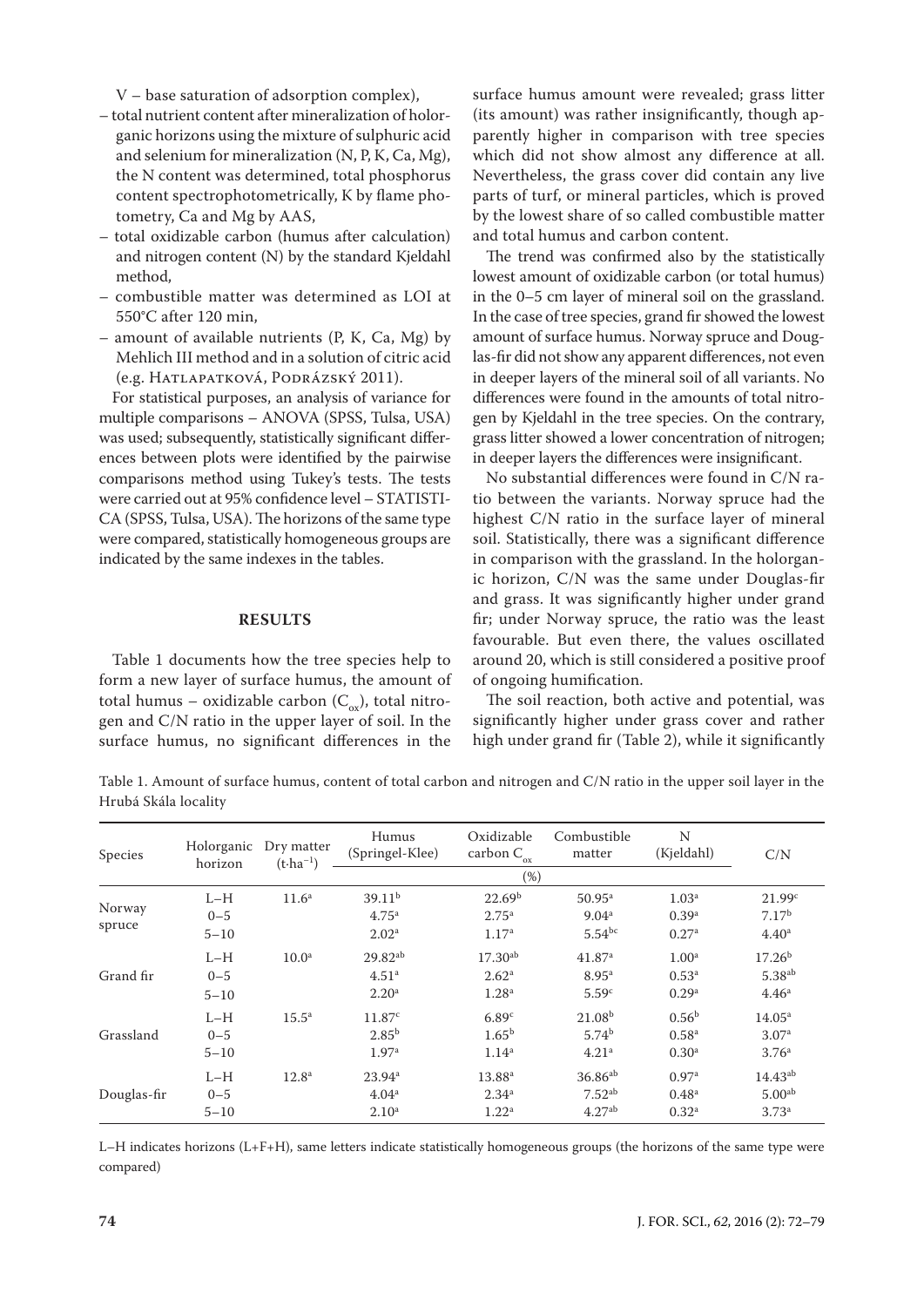Table 2. Soil reaction and characteristics of the soil adsorption complex in the upper soil layer in the Hrubá Skála locality

| Species       | Horizon/depth | $pH_{H_2O}$          | $\rm{pH}_{\rm{KCl}}$ | S                  | H                  | T                     | V                   |
|---------------|---------------|----------------------|----------------------|--------------------|--------------------|-----------------------|---------------------|
|               | (cm)          |                      |                      |                    | $(\%)$             |                       |                     |
|               | $L-H$         | 5.61 <sup>a</sup>    | 4.82 <sup>c</sup>    | $31.83^{b}c$       | $23.53^a$          | 55.36 <sup>a</sup>    | 57.74 <sup>ab</sup> |
| Norway spruce | $0 - 5$       | 4.82 <sup>b</sup>    | 3.83 <sup>a</sup>    | 6.58 <sup>ab</sup> | 11.01 <sup>a</sup> | $17.59^{bc}$          | $37.20^{ab}$        |
|               | $5 - 10$      | 4.71 <sup>c</sup>    | 3.70 <sup>a</sup>    | 5.90 <sup>ab</sup> | 7.63 <sup>a</sup>  | $13.53^{bc}$          | $43.32^{ab}$        |
| Grand fir     | $L-H$         | $6.53$ <sup>bc</sup> | 5.36 <sup>a</sup>    | 44.88 <sup>c</sup> | $16.75^{\circ}$    | 61.63 <sup>a</sup>    | 71.94 <sup>a</sup>  |
|               | $0 - 5$       | 5.02 <sup>ab</sup>   | 3.84 <sup>a</sup>    | 9.71 <sup>b</sup>  | 9.41 <sup>a</sup>  | 19.12 <sup>c</sup>    | 50.26 <sup>b</sup>  |
|               | $5 - 10$      | 4.98 <sup>a</sup>    | 3.86 <sup>a</sup>    | 7.96 <sup>b</sup>  | 7.68 <sup>a</sup>  | 15.64 <sup>c</sup>    | $50.82^{b}$         |
|               | $L-H$         | 6.86c                | 5.40 <sup>a</sup>    | 15.59a             | 6.87 <sup>b</sup>  | 22.46 <sup>b</sup>    | 69.01 <sup>a</sup>  |
| Grassland     | $0 - 5$       | 5.23 <sup>a</sup>    | 4.09 <sup>a</sup>    | 4.52 <sup>a</sup>  | 4.81 <sup>b</sup>  | 9.32 <sup>a</sup>     | $47.50^{ab}$        |
|               | $5 - 10$      | 5.33 <sup>b</sup>    | 4.16 <sup>b</sup>    | 3.62 <sup>a</sup>  | 4.17 <sup>b</sup>  | 7.79 <sup>a</sup>     | $45.40^{ab}$        |
| Douglas-fir   | $L-H$         | 6.08 <sup>ab</sup>   | $4.44^{b}$           | $18.83^{ab}$       | $22.05^a$          | 40.79c                | 46.06 <sup>b</sup>  |
|               | $0 - 5$       | 5.17 <sup>a</sup>    | 3.97 <sup>a</sup>    | 3.76 <sup>a</sup>  | 8.12 <sup>a</sup>  | $11.89$ <sup>ab</sup> | 29.08 <sup>a</sup>  |
|               | $5 - 10$      | 5.16 <sup>ab</sup>   | 4.21 <sup>b</sup>    | 3.00 <sup>a</sup>  | 8.12 <sup>a</sup>  | $11.12^{ab}$          | $23.75^a$           |

L–H indicates holorganic horizons (L+F+H), S – bases content, H – hydrolytic acidity, T – cation exchange capacity, V – base content; same letters indicate statistically homogeneous groups (the horizons of the same type were compared)

dropped under Douglas-fir. The strongest acidification of soil surface was under Norway spruce. Despite the fact, the soil reaction remained rather high and is only slowly getting closer to values typical of forest soil (pH<sub>KCl</sub> 3–4).

The content of bases in holorganic layers of grass cover was significantly lowest. It was slightly higher in Douglas-fir stands and significantly higher under the other tree species. The highest values were confirmed under grand fir. A similar trend – with lower values under Douglas-fir, was observed in both studied layers of mineral soil.

The amount of organic matter was closely related to the values of hydrolytic acidity (see H in Table 2). In the holorganic horizon, the lowest values were detected in the grassland, significantly higher in the holorganic layer of grand fir, followed by Douglas-fir and Norway spruce, with insignificant differences between the species. The lowest value of H was in the 0–5 cm layer of the grassland, the highest under Norway spruce. The same applies to the 5–10 cm layer with the highest values under Douglas-fir.

When we add the values of the base content and hydrolytic acidity, we get the value of cation exchangeable capacity – value of T. It is lowest in the holorganic layer in the grassland, followed by significantly higher values under Douglas-fir and then in Norway spruce and grand fir stands. In mineral layers, the order is as follows: grassland, Douglas-fir, Norway spruce and grand fir.

Base saturation of adsorption complex (ratio of base content and cation exchange capacity) is therefore highest (L–H layer) in grand fir stands and grassland, lower under Norway spruce and especially under Douglas-fir. In mineral layers, it is significantly highest under grand fir, higher under grass cover and lowest under Norway spruce and especially Douglas-fir.

The exchangeable titration acidity in holorganic layers was the lowest under grass cover and grand fir, significantly higher under Douglas-fir and especially under Norway spruce (Table 3). Its value was crucially determined by the content of exchangeable aluminium, exchangeable hydrogen content being almost zero in many cases. The values of total titration acidity, in mineral soil, together with exchangeable aluminium were highest under Douglas-fir, which might be caused by intensive

Table 3. Exchangeable acidity and its components (in mval·kg–1) in the upper soil layer in the Hrubá Skála locality

|                |                        | Exchangeable         |                   |                      |  |
|----------------|------------------------|----------------------|-------------------|----------------------|--|
| <b>Species</b> | Horizon/<br>depth (cm) | titration<br>acidity | $H^+$             | $Al^{3+}$            |  |
| Norway spruce  | $L-H$                  | 14.00 <sup>b</sup>   | 5.18 <sup>b</sup> | 8.83 <sup>b</sup>    |  |
|                | $0 - 5$                | 72.01 <sup>b</sup>   | 0.03 <sup>a</sup> | 71.98 <sup>b</sup>   |  |
|                | $5 - 10$               | 50.79 <sup>b</sup>   | 0.03 <sup>a</sup> | 50.76 <sup>b</sup>   |  |
| Grand fir      | $L-H$                  | 0.10 <sup>a</sup>    | 0.10 <sup>a</sup> | 0.00 <sup>a</sup>    |  |
|                | $0 - 5$                | $43.63^{\circ}$      | 0.03 <sup>a</sup> | 43.60 <sup>a</sup>   |  |
|                | $5 - 10$               | 33.36 <sup>a</sup>   | 0.03 <sup>a</sup> | $33.33^a$            |  |
| Grassland      | $L-H$                  | 0.10 <sup>a</sup>    | 0.10 <sup>a</sup> | 0.00 <sup>a</sup>    |  |
|                | $0 - 5$                | 82.38 <sup>c</sup>   | 0.03 <sup>a</sup> | 82.35c               |  |
|                | $5 - 10$               | 70.37c               | 0.03 <sup>a</sup> | 70.34c               |  |
| Douglas-fir    | $L-H$                  | 9.20 <sup>b</sup>    | 0.37 <sup>a</sup> | 8.83 <sup>b</sup>    |  |
|                | $0 - 5$                | 92.63 <sup>d</sup>   | 0.03 <sup>a</sup> | 92.60 <sup>d</sup>   |  |
|                | $5 - 10$               | 84.88 <sup>d</sup>   | 0.03 <sup>a</sup> | $84.85$ <sup>d</sup> |  |

L–H indicates holorganic horizons (L+F+H), same letters indicate statistically homogeneous groups (the horizons of the same type were compared)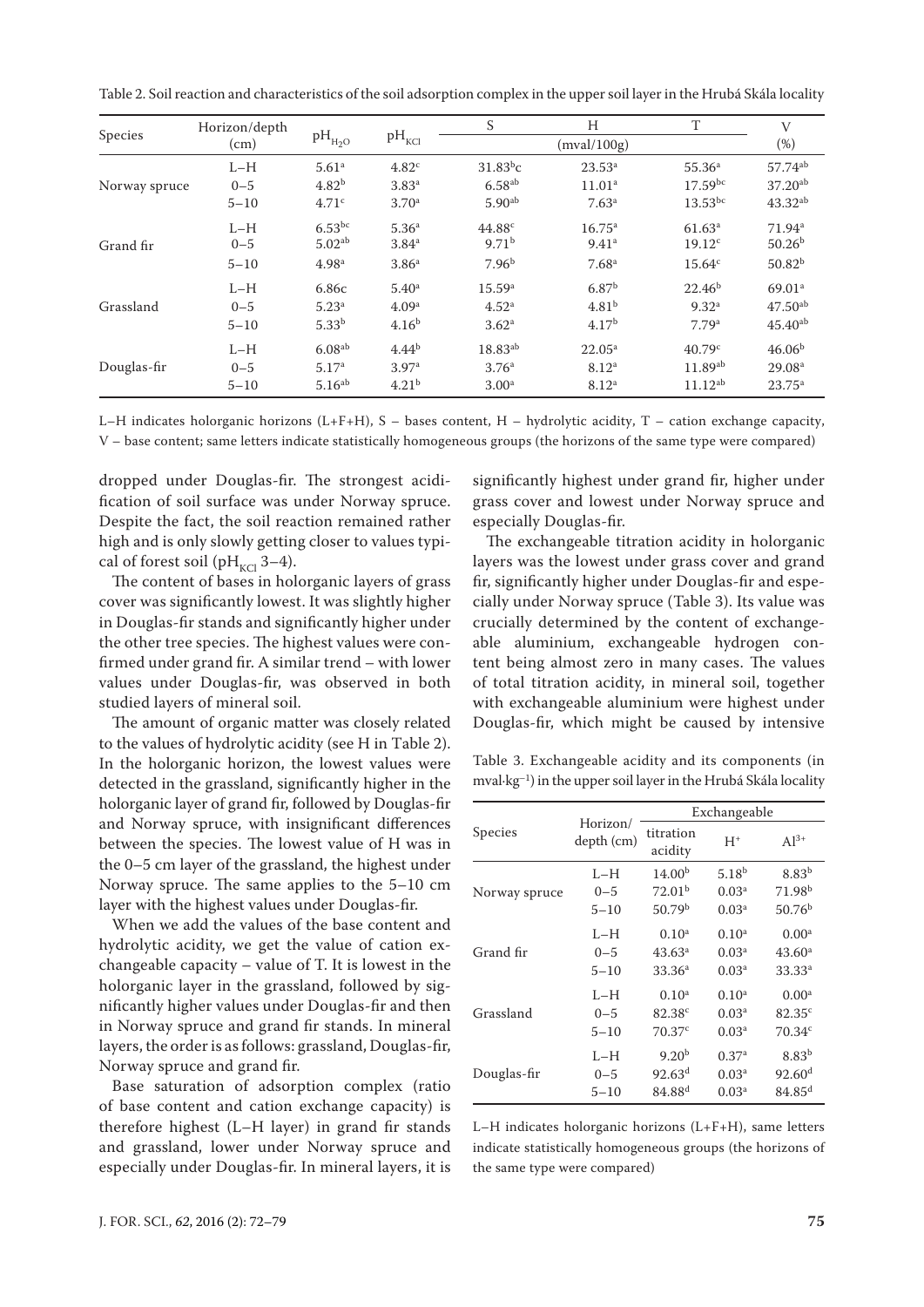| Table 4. Content of total nutrients (N-Mg in %) in holorganic horizons in the upper soil layer in the Hrubá Skála locality |  |  |  |  |
|----------------------------------------------------------------------------------------------------------------------------|--|--|--|--|
|----------------------------------------------------------------------------------------------------------------------------|--|--|--|--|

| Species       | Horizon/depth (cm) |                   |                      |                   | Ćа                 | Mg                   |
|---------------|--------------------|-------------------|----------------------|-------------------|--------------------|----------------------|
| Norway spruce |                    | $1.06^{\rm a}$    | 0.033 <sup>a</sup>   | 0.31 <sup>a</sup> | 0.27 <sup>bc</sup> | 0.056 <sup>c</sup>   |
| Grand fir     |                    | $0.95^{ab}$       | $0.038$ <sup>a</sup> | 0.38 <sup>a</sup> | 0.31 <sup>c</sup>  | 0.148 <sup>b</sup>   |
| Grassland     | L-H                | 0.63 <sup>b</sup> | $0.013^a$            | 0.39 <sup>a</sup> | 0.08 <sup>a</sup>  | $0.048$ <sup>a</sup> |
| Douglas-fir   |                    | 0.96 <sup>a</sup> | 0.023 <sup>a</sup>   | 0.32 <sup>a</sup> | $0.12^{ab}$        | $0.045^{\rm a}$      |

same letters indicate statistically homogeneous groups

depletion of nutrients or, perhaps, by increased nitrification and nitrate leaching. It was significantly lower under grass cover, followed by Norway spruce and grand fir. From the surveyed tree species, grand fir showed the lowest acidification potential, which is also reflected in the pH value dynamics.

Table 4 shows the total nutrient content, analyzed only in holorganic horizons. The content of total nitrogen was significantly lowest in grass litter, which corresponds with the Kjeldahl nitrogen content; no apparent differences were identified between the other tree species. Forest ecosystems handle this nutrient far better and maintain its cycle. No statistically significant differences in the content of total phosphorus were found; the grassland, though, showed the lowest content. On the other hand, potassium content was almost identical in all cases.

Total calcium content was significantly lowest in the holorganic layer of grass cover; in contrast, the litter and transformed organic matter under forest tree species showed higher contents – almost insignificantly in Douglas-fir (though significantly in comparison with Norway spruce), but significantly in the other two species. Total magnesium

content was almost the same under grass cover as under Douglas-fir; it was statistically higher under Norway spruce and still higher under grand fir. It is fairly remarkable that, in view of the nutrient cycle (in total form), Douglas-fir did not show any significant characteristics of a soil improving tree species when on the surveyed site compared to Norway spruce, in contrast to grand fir.

The highest content of available phosphorus (Table 5) in the holorganic layer was under grass cover; the tree species differed insignificantly, though a descending order was traceable: grand fir, Norway spruce, Douglas-fir. In mineral soil, the differences were not convincing, though the lowest content was found in the mineral soil of grassland.

It was also the humus layer of grassland where the content of available potassium was the highest (in a multiple manner), as well as in the upper mineral layer. Deeper, the content of this nutrient was fairly equal. Of the forest tree species, Douglas-fir showed rather the lowest content.

Increased content of available calcium occurred under the forest tree species, quite prominently in the holorganic layer, especially under grand fir, where it was most abundant also in the mineral soil. The high-

|               | Horizon/depth | Mehlich III       |                     |                     |                   |  |  |
|---------------|---------------|-------------------|---------------------|---------------------|-------------------|--|--|
| Species       | (cm)          | P                 | K                   | Ca                  | Mg                |  |  |
|               | $L-H$         | 73.0 <sup>a</sup> | 443.0 <sup>a</sup>  | 3097.0 <sup>b</sup> | $188.0^{\rm a}$   |  |  |
| Norway spruce | $0 - 5$       | 37.3 <sup>a</sup> | 96.3 <sup>a</sup>   | $785.0^{ab}$        | $77.5^{\circ}$    |  |  |
|               | $5 - 10$      | 17.8 <sup>a</sup> | 69.8 <sup>a</sup>   | 676.0 <sup>a</sup>  | 78.8 <sup>a</sup> |  |  |
|               | $L-H$         | $93.5^{ab}$       | 328.0 <sup>a</sup>  | 5437.5 <sup>a</sup> | $264.0^{ab}$      |  |  |
| Grand fir     | $0 - 5$       | 26.5 <sup>a</sup> | 89.3 <sup>a</sup>   | 958.8 <sup>b</sup>  | 91.5 <sup>a</sup> |  |  |
|               | $5 - 10$      | 18.5 <sup>a</sup> | 70.5 <sup>a</sup>   | $741.5^a$           | 96.3 <sup>a</sup> |  |  |
|               | $L-H$         | $112.5^{\rm b}$   | 1086.5 <sup>b</sup> | $1705.5^{\rm a}$    | $369.5^{b}$       |  |  |
| Grassland     | $0 - 5$       | 16.3 <sup>a</sup> | 102.3 <sup>a</sup>  | $584.5^{\circ}$     | 78.0 <sup>a</sup> |  |  |
|               | $5 - 10$      | 11.8 <sup>a</sup> | 69.0 <sup>a</sup>   | $590.5^{\circ}$     | 70.0 <sup>a</sup> |  |  |
|               | $L-H$         | $69.5^{\rm a}$    | 339.0 <sup>a</sup>  | 2224.5ab            | $169.5^{\rm a}$   |  |  |
| Douglas-fir   | $0 - 5$       | 31.5 <sup>a</sup> | 76.3 <sup>a</sup>   | 602.3 <sup>a</sup>  | 62.0 <sup>a</sup> |  |  |
|               | $5 - 10$      | 14.8 <sup>a</sup> | 53.3 <sup>a</sup>   | $484.5^{\circ}$     | 59.8 <sup>a</sup> |  |  |

Table 5. Content of plant available nutrients  $(P-Mg$  in mg·kg<sup>-1</sup>) in the upper soil layer in the Hrubá Skála locality

L–H indicates holorganic horizons (L+F+H), same letters indicate statistically homogeneous groups (the horizons of the same type were compared)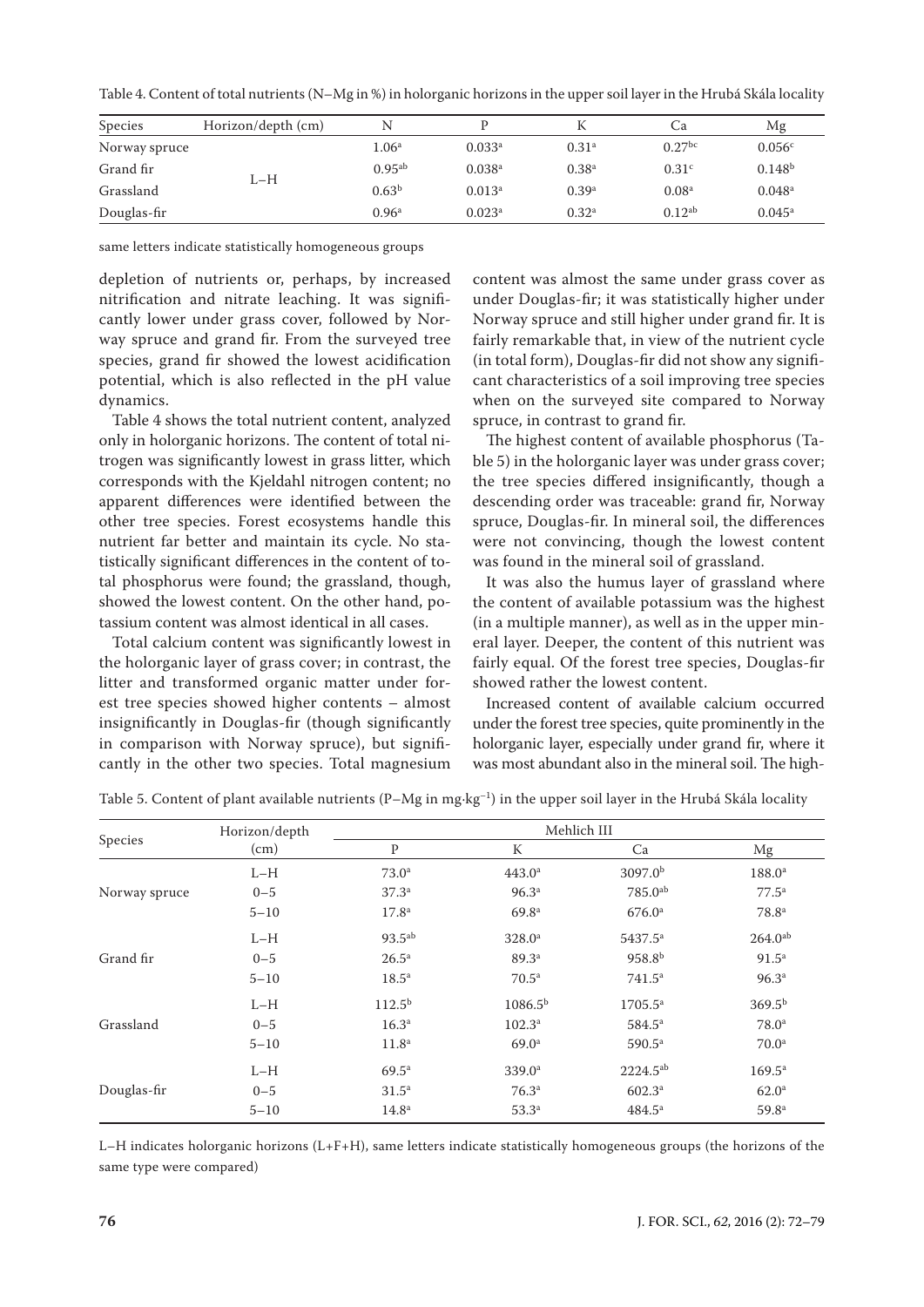est content of available magnesium was found in the humus layer of grassland. In mineral layers, the differences were statistically insignificant, though the highest content was observed under grand fir.

#### **DISCUSSION AND CONCLUSION**

The effects of introduced tree species on the forest soil quality (including afforested agricultural land) have been studied only marginally so far. Among authors outside the Czech Republic, it was e.g. Augusto et al. (2002, 2003), who proved a positive effect of Douglas-fir in comparison with Norway spruce. In the Czech Republic, Kacálek et al. (2007, 2013) supplied evidence of positive effects of deciduous tree species on the initial development of humus forms in mixed stands, also with the presence of Douglas-fir. Menšík et al. (2009) documented deterioration of the quality of humus forms (higher accumulation of humus, increased acidity) under Douglas-fir stands in comparison with beech, and – in contrast – improvement of the conditions compared to Norway spruce. Similar effects of this most important introduced tree species were documented also by other teams (Podrázský, Remeš 2008; Podrázský et al. 2010; Kubeček et al. 2014).

In just under 35 years, the agricultural land afforested by forest tree species showed quite noticeable changes, recorded also by other authors in earlier years (Kacálek et al. 2007, 2013). Very soon, a layer of surface humus was formed with properties significantly different from both arable land (PODRÁZSKÝ et al. 2010) and afforested grassland (Kacálek et al. 2013). The surface layer of grass cover contains a higher amount of live rhizomes and other plant tissues (turf) and mineral admixtures as well.

In the Hrubá Skála locality, a new layer of surface litter started to accumulate in the initial stages of transformation. In young stands (34 years), neither pronounced accumulation of surface humus nor significant differences between particular tree species occurred at that time. A substantial part of the primary production of surveyed coniferous tree species was still retained by the biomass of stands. On the other hand, pedo-chemical properties of surface humus and top  $\pm$  10 cm of mineral soil show significant changes. We observe higher humus content in deeper horizons and decrease of pH values approximating to typical forest stands. A rather low content of organic matter in grassland soil causes a lower content of bases, and also higher base saturation of adsorption complex. A begin-

ning efficient nutrient cycle in forest tree species stands was reflected in increasing amounts of nutrients (though not always statistically significant) in the holorganic horizons. A fairly positive role of grand fir became evident, which was confirmed by other authors (PODRÁZSKÝ, REMEŠ 2008, 2009), even though grand fir belongs to the group of fastgrowing tree species (Fulín et al. 2013) taking up a lot of nutrients from the soil to support their intensive growth.

Surprisingly enough, a prominent soil-improving function of Douglas-fir, documented in other localities (PODRÁZSKÝ et al. 2010), did not manifest itself on the surveyed nutrient-rich site. It might be caused by its intensive growth and fast-decomposing litter, together with its limited ability to efficiently use nutrients (Kubeček et al. 2014). Loss of nutrients and bases as a result of high nitrification and washout of nitrates with accompanying cations might also be the reason (ZELLER et al. 2010), as well as fixation of nutrients in the biomass with rather slow return in the form of litter. A specific influence of the site, different from other case studies, can also affect the result.

The soil is slowly acquiring dynamics typical of forest soils and in the horizon of several decades we are likely to see the fully developed forest soil. The legacy of previous use of the land will probably remain traceable in at least one generation of commercial forest (Hatlapatková, Podrázský 2011; Kacá-LEK et al. 2011). Nevertheless, both the introduced tree species, i.e. grand fir and Douglas-fir, showed a relatively more positive pedo-chemical effect on the afforested agricultural land in the initial stages, in comparison with Norway spruce. Due to the site character, grand fir had the more positive effect of the two on the studied locality. Introduced tree species are not probably going to be grown massively in Czech forests any time soon, but their planting – even on limited areas – is worth considering, given the results.

#### **References**

- Augusto L., Ranger J., Binkley D., Rothe A. (2002): Impact of several common tree species of European temperate forests on soil fertility. Annales of Forest Science, 59: 233–253.
- Augusto L., Dupouey J.L., Ranger J. (2003): Effects of tree species on understory vegetation and environmental conditions in temperate forests. Annales of Forest Science, 60: 823–831.
- Barcena T.G., Gundersen P., Vesterdal L. (2014): Afforestation effects on SOC in former cropland: Oak and spruce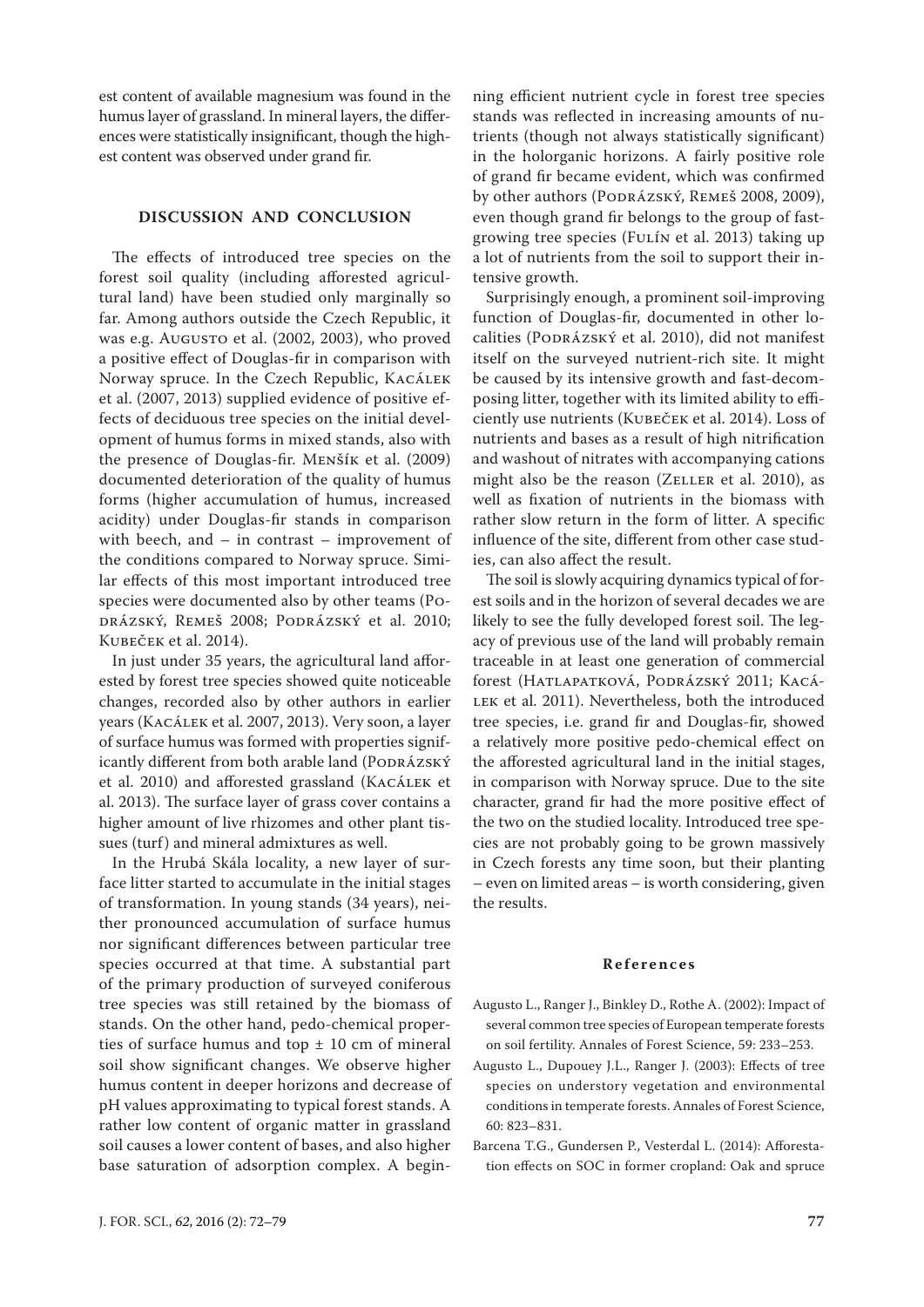chronosequences resampled after 13 years. Global Change Biology, 20: 2938–2952.

Blanco-Canqui H., Lal R. (2004): Mechanisms of carbon sequestration in soil aggregates. Critical Reviews in Plant Sciences, 23: 481−504.

Brown S., Lugo A.E. (1990): Effects of forest clearing and succession on the carbon and nitrogen content of soils in Puerto Rico and US Virgin Islands. Plant Soil, 124: 53−64.

Del Galdo I., Six J., Peressotti A., Cotrufo M.F. (2003): Assessing the impact of land-use change on soil carbon sequestration in agricultural soils by means of organic matter fractionation and stable carbon isotopes. Global Change Biology, 9: 1204–1213.

Ellert B.H., Bettany E.T. (1995): Calculation of organic matter and nutrients store in soils under contrasting management regimes. Canadian Journal of Soil Science, 75: 529–538.

Fulín M., Remeš J., Tauchman P. (2013): Růst a produkce jedle obrovské (*Abies grandis* Lindl.) ve srovnání s jinými jehličnany. Zprávy lesnického výzkumu, 58: 186–192.

Hagen-Thorn A., Callesen I., Armolaitis K. (2004): The impact of six European tree species on the chemistry of mineral top soil in forest plantation on former agricultural land. Forest Ecology and Management, 195: 373−384.

Hatlapatková L., Podrázský V. (2011): Obnova vrstev nadložního humusu na zalesněných zemědělských půdách. Zprávy lesnického výzkumu, 56: 228–234.

Holubík O., Podrázský V., Vopravil J., Khel T., Remeš J. (2014): Effect of agricultural land afforestation and tree species composition on the soil reaction, total organic carbon and nitrogen content in the uppermost mineral soil profile. Soil and Water Research, 9: 192–200.

Kacálek D., Bartoš J., Černohous V. (2006): Půdní poměry zalesněných zemědělských pozemků. In: Neuhöferová P. (ed.): Zalesňování zemědělských půd – výzva pro lesnický sektor. Sborník referátů, Kostelec nad Černými lesy, Czech Republic, Jan 17, 2006: 169–178.

Kacálek D., Novák J., Špulák O., Černohous V., Bartoš J. (2007): Přeměna půdního prostředí zalesněných zemědělských pozemků na půdní prostředí lesního ekosystému – přehled poznatků. Zprávy lesnického výzkumu, 52: 334–340.

Kacálek D., Dušek D., Novák J., Slodičák M., Bartoš J., Černohous V., Balcar V. (2011): Former agriculture impacts on properties of Norway spruce forest floor and soil. Forest Systems, 20: 437–443.

Kacálek D., Dušek D., Novák J., Bartoš J. (2013): The impact of juvenile tree species canopy on properties of new forest floor. Journal of Forest Science, 59: 230–237.

Kaiser K., Eusterhues K., Rumpel C., Guggenberger G., Kogel-Knabner I. (2002): Stabilization of organic matter by soil minerals – investigations of density and particle-size fractions from two acid forest soils. Journal of Plant Nutrition and Soil Science, 165: 451–459.

Kobliha J., Janeček, V. (2000): Growth of progenies from spontaneous hybrids within genus *Abies* in comparative plantations. In: Proceedings of the 9<sup>th</sup> International European Silver Fir Symposium, Skopje, Macedonia, May 21–26, 2000: 27–36.

Kobliha J., Stejskal J., Lstibůrek M., Marušák R., Slávik M. (2013): Selection of European larch provenances based on productivity and economic values. Journal of Forest Science, 59: 424–435.

Kubeček J., Štefančík I., Podrázský V., Longauer R. (2014): Výsledky výzkumu douglasky tisolisté (*Pseudotsuga menziesii* /Mirb./ Franco) v České republice a na Slovensku – přehled. Lesnícky časopis – Forestry Journal, 60: 120–129.

Lal R. (2002): Soil carbon dynamics in cropland and rangeland. Environmental Pollution, 116: 353–362.

Lamlom S.H., Savidge R.A. (2003): A reassessment of carbon content in wood: variation within and between 41 North American species. Biomass and Bioenergy, 25: 381−388.

Marková I., Pokorný R., Marek M.V. (2011): Transformation of solar radiation in Norway spruce stands into produced biomass – the effect of stand density. Journal of Forest Science 57: 233–241.

Menšík L., Kulhavý J., Kantor P., Remeš M. (2009): Humus conditions of stands with the different proportion of Douglas fir in training forest district Hůrky and the Křtiny Forest Training Enterprise. Journal of Forest Science, 55: 345–356.

Merganičová K., Merganič J. (2010): Coarse woody debris carbon stocks in natural spruce forests of Babia hora. Journal of Forest Science, 56: 397–405.

Petkova K., Goergieva M., Uzunov M. (2014): Investigation of Douglas-fir provenance test in North-Western Bulgaria at the age of 24 years. Journal of Forest Science, 60: 288–296.

Podrázský V., Remeš J. (2008): Půdotvorná role významných introdukovaných jehličnanů – douglasky tisolisté, jedle obrovské a borovice vejmutovky. Zprávy lesnického výzkumu, 53: 27–33.

Podrázský V., Remeš J. (2009): Soil-forming effect of grand fir (*Abies grandis* [Dougl. ex D. Don] Lindl.). Journal of Forest Science, 55: 533–539.

Podrázský V., Remeš J., Tauchman P., Hart V. (2010): Douglaska tisolistá a její účinky na zalesněných zemědělských půdách. Zprávy lesnického výzkumu, 55: 12–17.

Podrázský V., Štěpáník R. (2002): Vývoj půd na zalesněných zemědělských plochách – oblast LS Český Rudolec. Zprávy lesnického výzkumu, 47: 53–56.

Popov E.B. (2014): Results of 20 years old Douglas-fir provenance experiment established on the northern slopes of Rila Mountain in Bulgaria. Journal of Forest Science, 60: 394–399.

Slodičák M., Novák J., Kacálek, D. (2011): Pěstební postupy k biologické melioraci narušených lesních půd. Certifikovaná metodika. Lesnický průvodce 6/2011. Strnady, Výzkumný ústav lesního hospodářství a myslivosti: 37.

Šika A. (1983): Introdukce jedle obrovské v ČSR. Zprávy lesnického výzkumu, 28: 1–3.

Špulák O. (2006): Příspěvek k historii zalesňování zemědělských půd v České republice. In: Neuhöferová P. (ed.):